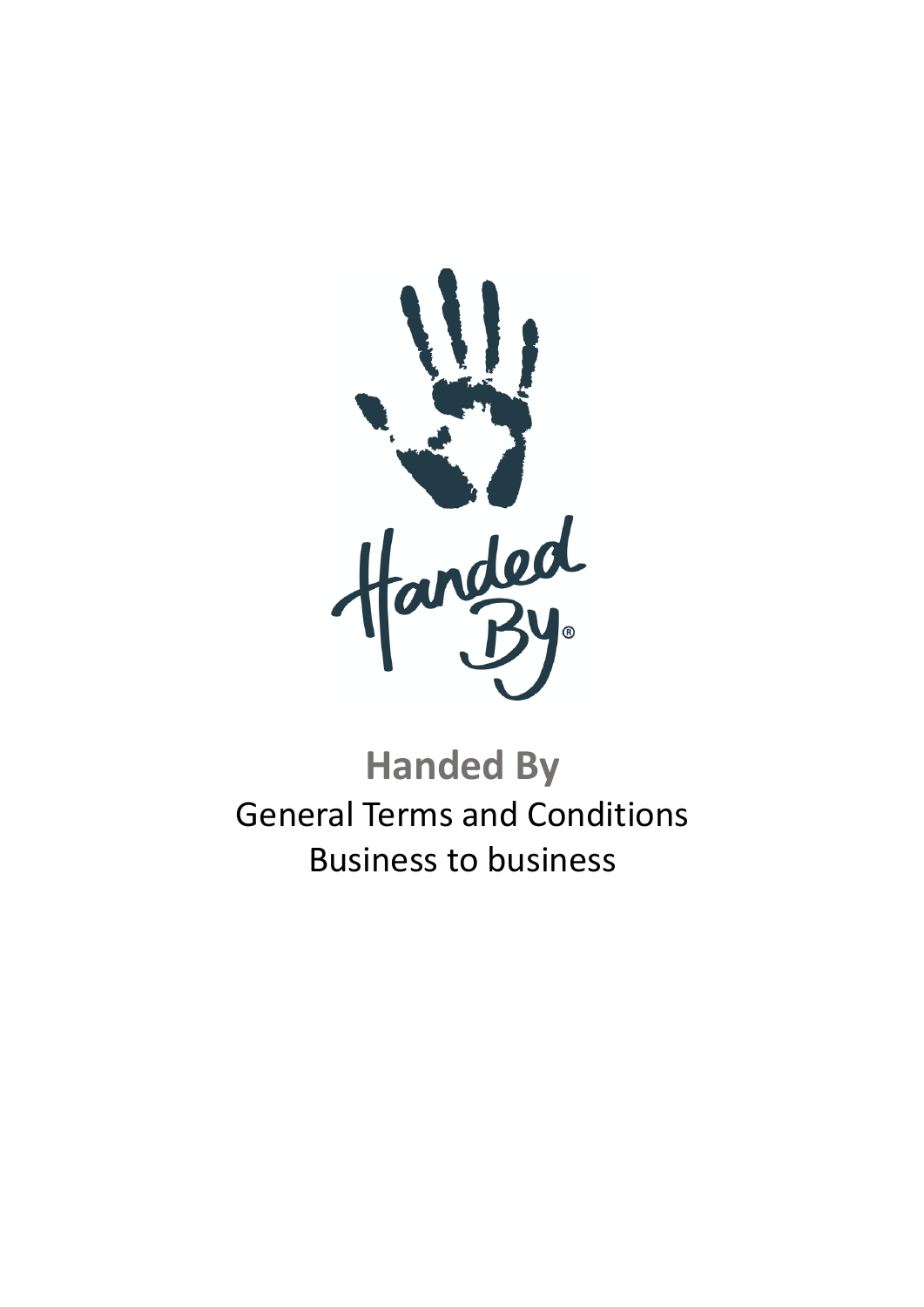

## Table of content

| 1.  |  |
|-----|--|
| 2.  |  |
| 3.  |  |
| 4.  |  |
| 5.  |  |
| 6.  |  |
| 7.  |  |
| 8.  |  |
| 9.  |  |
| 10. |  |
| 11. |  |
| 12. |  |
| 13. |  |
| 14. |  |
| 15. |  |
| 16. |  |
| 17. |  |
| 18. |  |
| 19. |  |
| 20. |  |
| 21. |  |
| 22. |  |
| 23. |  |
| 24. |  |
| 25. |  |
| 26. |  |
| 27. |  |
| 28. |  |
| 29. |  |
| 30. |  |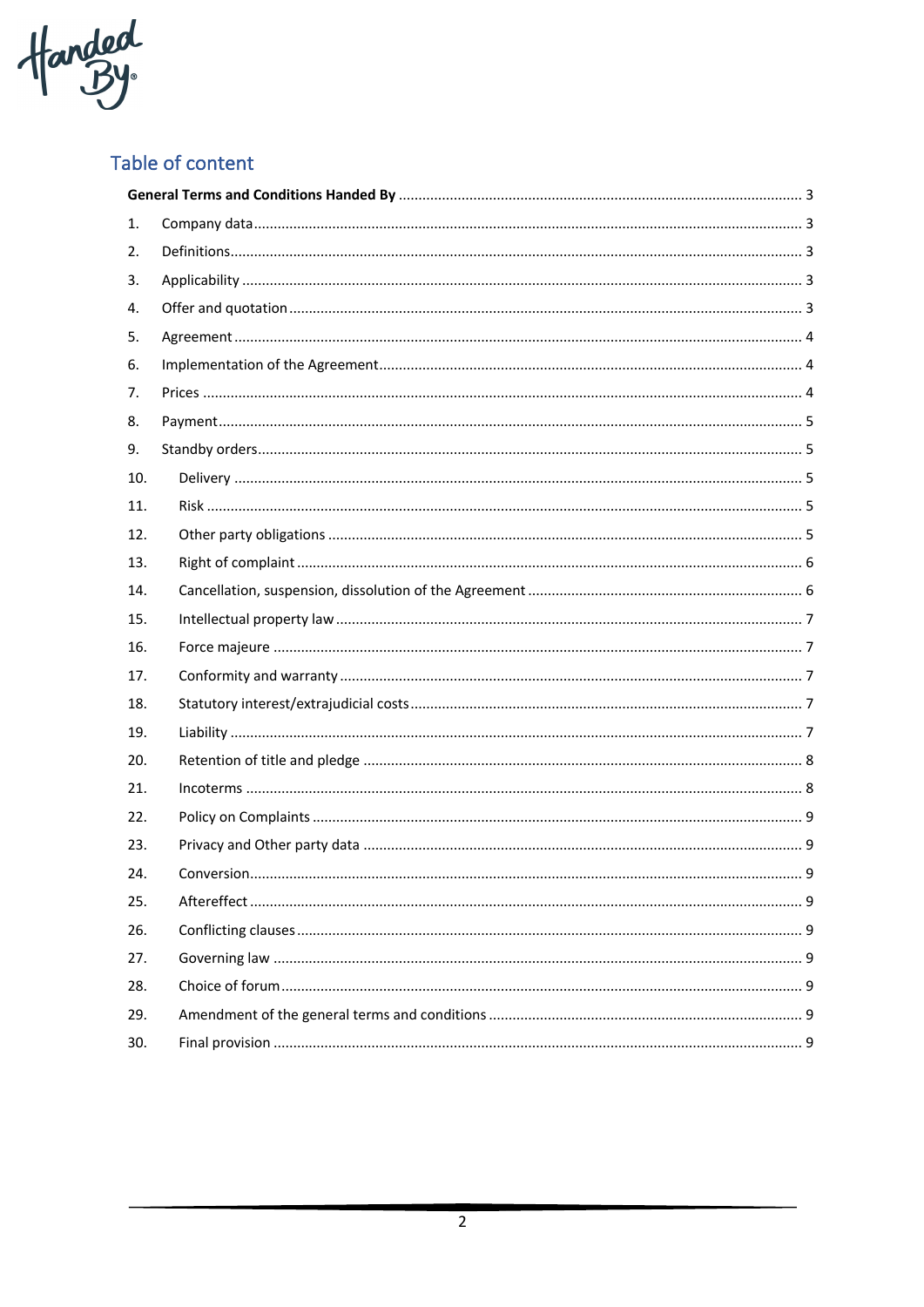

# General Terms and Conditions Handed By

In this document you will find the General Terms and Conditions of Handed By, hereinafter 'Seller'. Seller initially refuses all General Terms and Conditions of other Parties, unless stipulated otherwise in the Agreement or in these General Terms and Conditions. You can derive no rights other than those stated in these General Terms and Conditions.

## 1. Company data

Seller is located at **Nijverheidsweg 13** in **IJsselstein**, postal code **3401 MC.** Seller is registered with the Chamber of **Commerce** under the **number 58439099.**

#### **Do you have questions about our Terms and Conditions? Then you can reach us via the following:**

info@handedby.com | +31 (0)348 – 471 714 Nijverheidsweg 13 | 3401 MC | IJsselstein Chamber of Commerce No. 58439099 | VAT No. 853039987B01

## 2. Definitions

- **General terms and conditions:** conditions as referred to in this document:
- **Day:** calendar day;
- **Service:** service as offered by seller and decided on as per Agreement;
- **Digital content:** data produced and delivered in digital form;
- **Seller:** Handed By as shown in **Article 1**;
- **Other party:** any (legal) person who purchases a service to perform any form of work from Seller;
- Product: Product as indicated on the Seller's website, intended for sale. This includes bags;
- Agreement: any Agreement that, regardless of how, is agreed upon between the Seller and the Other party;
- **Parties:** Seller and Other party mentioned together;
- **Written communication:** all communication that does not take place verbally, digital communication also applies under this formulation.

## 3. Applicability

- 1. The Seller's General Terms and Conditions apply to any Agreement between the Seller and the Other party. General Terms and Conditions of each Other party are in principle rejected. Only if the Parties have explicitly agreed in writing the General Terms and Conditions of the Seller do not apply.
- 2. If there is any deviation from one or more provisions of these General Terms and Conditions, the other provisions will continue to apply.
- 3. Changes to these General Terms and Conditions agreed to in writing only apply to the cases specified in that specific Agreement.
- 4. The General Terms and Conditions do not have to be explicitly agreed to again and again after the first time but are deemed to have been tacitly accepted. This applies to all further Agreements between the Seller and the Other party.

## 4. Offer and quotation

- 1. Seller makes an offer on the website. An offer can also be made by telephone or e-mail.
- 2. Quotations from the Seller are without obligation unless a period for acceptance is included in the quotations.
- 3. If a quotation as mentioned in paragraph 1 of this article is accepted by a counterparty, the Seller has the right to withdraw the offer for two working days after receipt of the acceptance.
- 4. All prices mentioned in the quotation are exclusive of sales tax.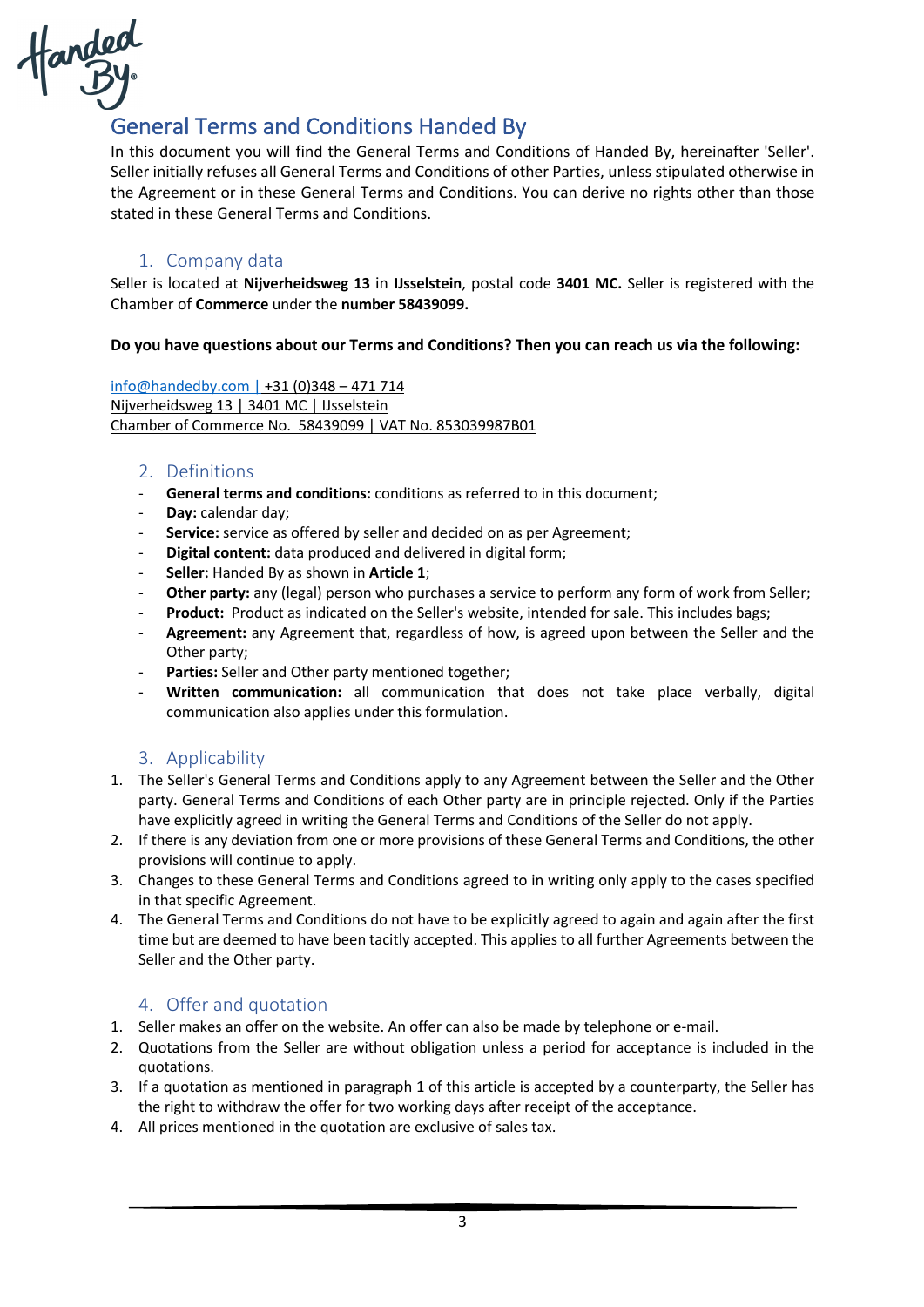

- The offer made by Seller has been drawn up on the basis of information provided by the Other party.
- 6. The offers and quotations stated in the quotations, orders and on the order forms are made on the basis of the prices and specifications applicable at that time.
- 7. Images, drawings, indication of sizes and further descriptions are as accurate as possible, but not strictly binding. Minor deviations are permissible, while in the event of an interim design change, the Seller is entitled to deliver the modified model.
- 8. The Seller is not bound to deliver at a price stated in the quotation if this price is based on a printing or writing error.
- 9. In the event of telephone orders, the Seller is not liable for incorrect delivery and/or invoicing caused by the relevant telephone statement. Written confirmations of orders by telephone that arrive after the date of the deliveries of the Products ordered by telephone that have already taken place do not affect this.

## 5. Agreement

- 1. The Agreement between the Seller and the Other party is concluded by offer and acceptance *(article 6:217 of the Dutch Civil Code).*
- 2. An Agreement is only concluded, including changes and additions, if the Other party submits the quotation; order; or signed the Seller's order form. Orders placed by telephone only result in an Agreement when they have been confirmed in writing by the relevant Seller.
- 3. Each Agreement is concluded by the Seller under the suspensive condition, that the creditworthiness of the Other party has proved sufficient and/or the seller's request has been guaranteed by the Other party with sufficient certainty.
- 4. During the execution of the Agreement, the Seller has the right, at the expense of the Other party, to demand security regarding its creditworthiness.
- 5. In the execution of the Agreements, whereby the Seller can use the services of third parties, the Seller will take due care towards the Other party.
- 6. Assessment of whether the Seller has fallen short in the fulfilment of one or more obligations (from the Agreement) is up to the Seller. After all, all work is carried out on the basis of data provided by the Other party.

## 6. Implementation of the Agreement

- 1. Seller guarantees that a delivered Product complies with the Agreement. The seller is assessing whether the Products delivered by the Seller comply with the Agreement.
- 2. The Seller will always take due care in the execution of the Agreement.

## 7. Prices

- 1. The price for the Products to be delivered is the price as stated on the Seller's website or the Seller's offer.
- 2. Seller reserves the right to change prices displayed on the website.
- 3. Prices on the website do not include VAT.
- 4. Price increases within 3 months after the conclusion of the Agreement are only permitted if they are the result of legal regulations or provisions.
- 5. If more than three months have elapsed between the conclusion of the Agreement and the delivery and during that period the prices of materials, raw materials or semi-finished products, wages, premiums whatever, freight, taxes, foreign exchange rates and/or other cost factors of the Seller have increased to such an extent that the cost price for the Seller has become more than 5% higher, then the Seller is entitled to charge a higher selling price corresponding to the cost increase, without the Other party having the right to dissolve the Agreement, while the Seller is under no circumstances obliged to pay any compensation as stated in Article 17.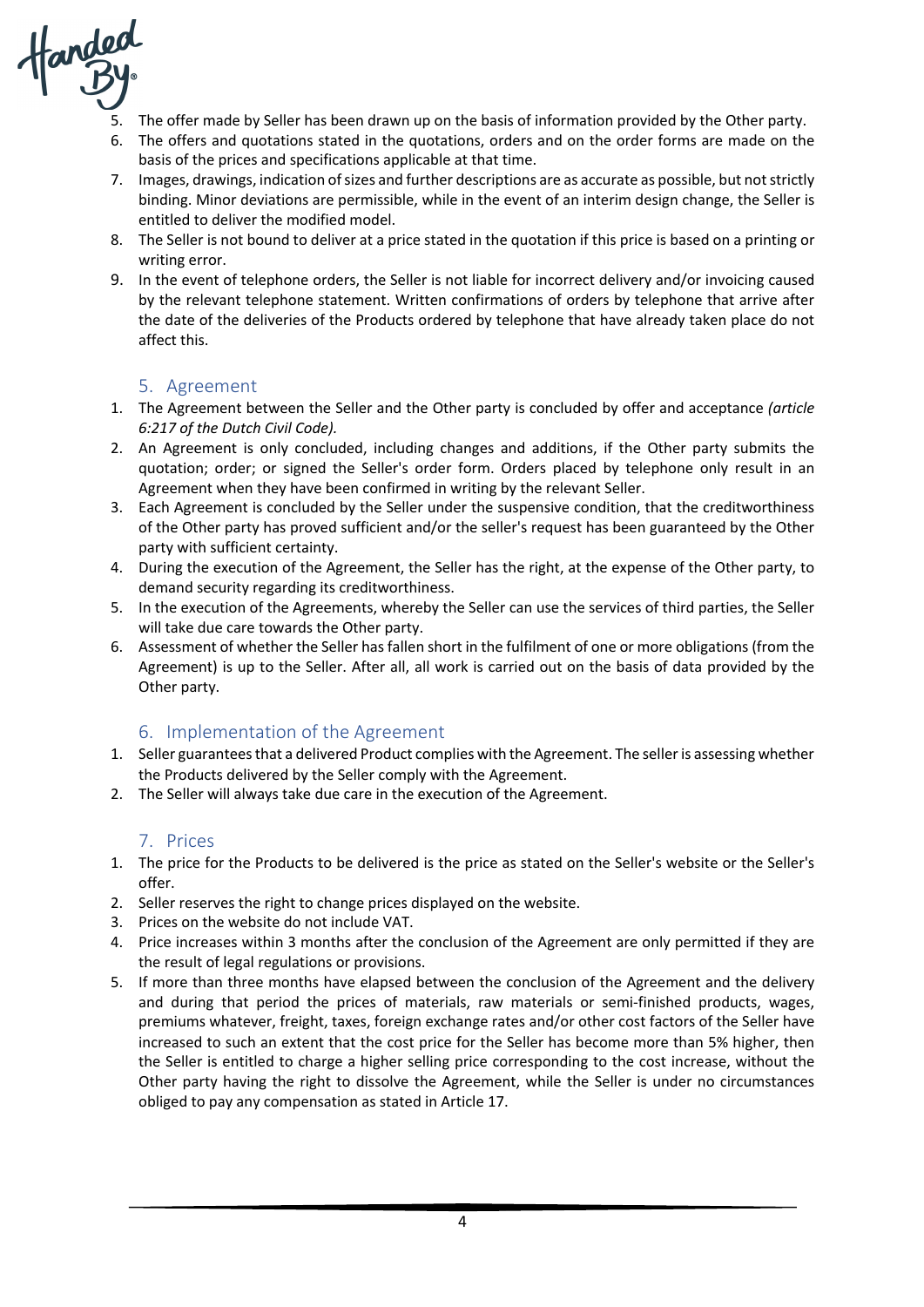

## 8. Payment

- 1. Payment must be made to the Seller on a bank or giro account to be designated by the latter due to the delivery of Products, without discount or debt comparison within 10 Days of the invoice date, unless otherwise agreed.
- 2. In the event of the sale of non-standard products, the Seller is entitled to demand a prepayment from the Other party, in which case this will be communicated to the Other party.
- 3. Purchasing Products on credit is possible only upon obtaining the Seller's written consent.
- 4. The Seller may, for reasons of its own, grant a payment discount, all provided that it has been expressly agreed between the Parties. Such a discount will be calculated on the invoice amount excluding freight and insurance costs and tax and will be stated by the Seller on the invoice.
- 5. In any case, the Seller is entitled, until its total claim against the Other party has been paid, to exercise its right of retention in respect of Products that it has under its control of the Other party.

## 9. Standby orders

If the Seller and the Other party have agreed a set term for standby orders, all reasonable costs arising from any delay in the other party's purchase shall be borne by the other party

## 10.Delivery

- 1. Unless otherwise agreed, delivery is ex warehouse. Deliveries are free domicile only in the case of an agreed order size.
- 2. The Seller shall choose the means of conveyance. The actual delivery shall be made at the location closest to the workplace or warehouse that the vehicle in question can access and exit safely via a roadway suited to the vehicle.
- 3. The Other party is obliged to arrange for the unloading of the Products referred to in paragraph 1 of this article to take place as soon as reasonably can be expected after arrival of the means of transport. In doing so, the Other party will observe a normal unloading time with sufficient suitable personnel and equipment. In the event of unloading, the Other party must observe the instructions of the carrier.
- 4. According to the Seller's insights, the Seller supplies a final product that complies with the Agreement with the Other party.
- 5. All delivery times are purely indicative and approximate. Unless expressly agreed otherwise in writing, the delivery times indicated by the Seller shall not be considered firm.
- 6. Reasonable delays in delivery shall not constitute grounds on which the Other party may terminate the contract.
- 7. The Seller's liability for any damage sustained by the Other party as a result of the Seller failing to honour a firm delivery date shall, with due observance of the provisions set out under Clause 17, be limited to the following:
	- The Seller shall be fully liable for an intentional act or omission committed by, or negligence attributable to, the Seller or any managerial staff employed by the Seller, or for an intentional act or omission committed by, or gross negligence attributable to, other staff.
	- The amount shall not exceed the invoice price. Under no circumstances shall the Seller be liable for loss of profit, or loss or damage sustained as a result of operational standstills.

## 11. Risk

- 1. As long as delivery is made pursuant to the provisions of Clause 10(2), the Products shall be loaded and transported to the Other party at the Seller's risk.
- 2. The Other party shall bear all costs arising from, and assume all risks relating to, the unloading of Products as referred to in Clause 10(2).

## 12.Other party obligations

The Other party must check all Products delivered ex warehouse immediately upon delivery to assess whether they comply with the terms of the contract, particularly to determine the type of Products and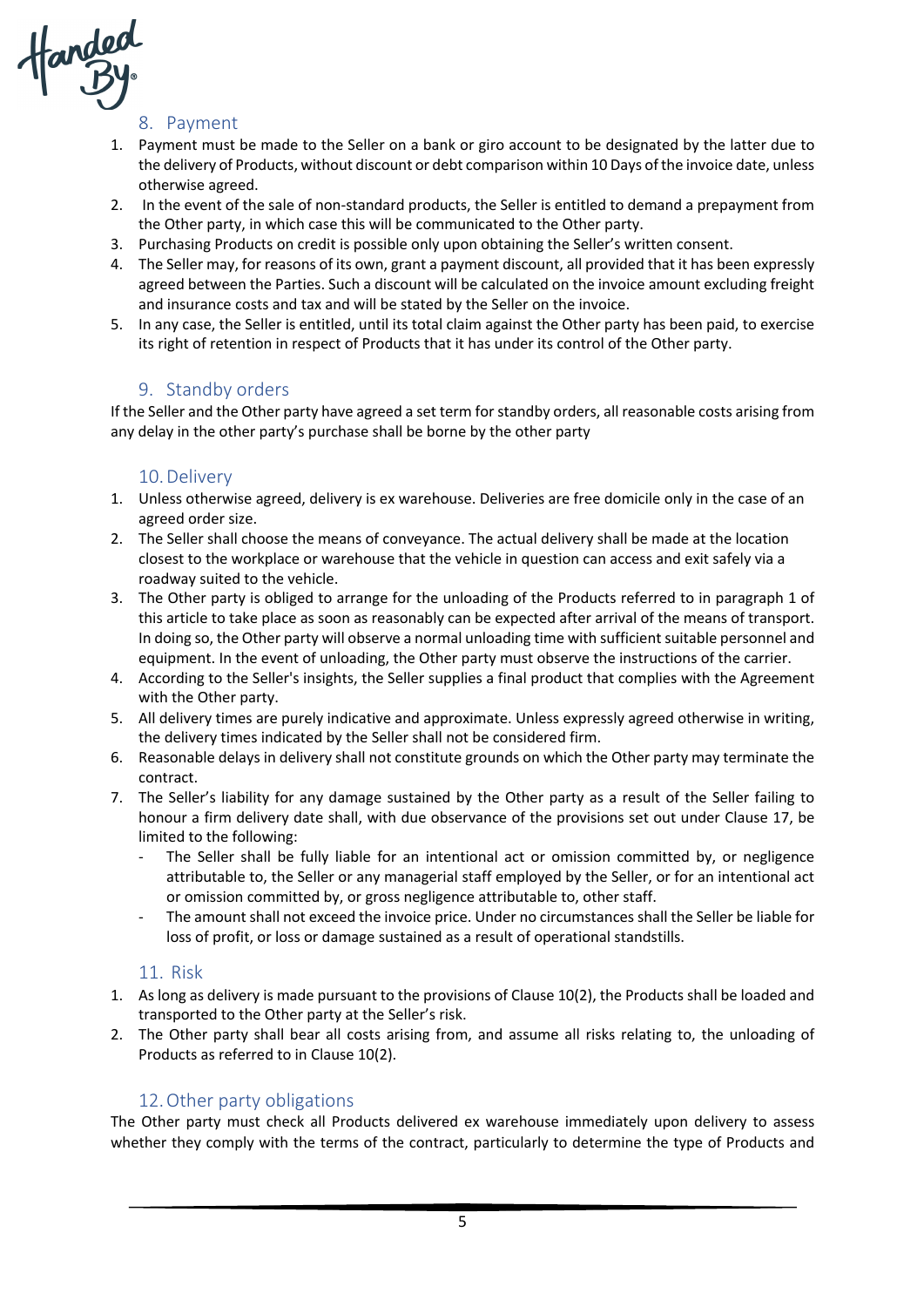

their quantity, as well as the quality requirements which have been specifically agreed or which could normally be assumed in similar instances.

## 13.Right of complaint

- 1. The Seller cannot be held liable for Products delivered which fail to meet the terms set out in the contract if the Other party does not notify the Seller within eight (8) days of delivery. The Other party must notify the Seller in writing. The Seller should receive the notification within at least forty-eight (48) hours of the other party's having discovered the defect(s).
- 2. The complaint must be dated and must bear the number of the invoice in question.
- 3. The Seller cannot be held liable for clearly visible defects in, or damage to, the Products delivered unless the Other party noted such defects and/or damage on the delivery note or transport document or had the forwarding agent draw up a report of these defects and/or damage.
- 4. In respect of Products delivered that fail to meet the terms set out in the contract, the burden of proof lies with the other party.
- 5. If the Other party makes complaints to the Seller about Products delivered, the Other party must act with due dispatch to provide the Seller with an opportunity to inspect and examine the Products. The Other party must provide the Seller with the opportunity to carry out any further examination of the Products (by surrendering the Products to the Seller if necessary), which the Seller shall undertake as unobtrusively as possible. Should the complaints prove unfounded, the Other party shall bear any, and all reasonable costs actually incurred as a result of the necessary examination.
- 6. Minor deviations in the Products delivered (e.g., in dimension, colour, shape or packaging) shall not constitute grounds for the Other party to cancel the order or the delivered Products, to refuse payment or any part thereof, or to sue the Seller for damages. The foregoing provision shall also apply to any modifications introduced by the supplier/manufacturer from which the Seller purchases its Products in so far as such modifications do not actually affect the Products.
- 7. Notwithstanding the other party's right to suspend performance, the Other party shall still be liable to pay for, and to purchase, Products that it has ordered, even if it has made a complaint in a timely manner.
- 8. Complaints made in a timely manner shall not be addressed if it appears that a third party has altered, or repaired Products supplied by the Seller.
- 9. The Seller shall not accept return shipments unless it has been notified in writing of such a shipment in advance. The Other party shall pay the cost of carriage of any return shipments and ensure that such shipments are well packed, failing which the other party's right to claim back Products [*reclamerecht*] may lapse at the Seller's discretion.

## 14.Cancellation, suspension, dissolution of the Agreement

- 1. Only with the prior written consent of the Seller can the Other party cancel an Agreement, or to return already delivered Products.
- 2. If, on the basis of the paragraph of this article, cancellation of the Agreement is carried out or the Products delivered are returned, the Other party will owe the Seller all reasonable costs actually incurred as well as the lost profits.
- 3. The Seller has the right, if the Other party fails in any way to fulfill its obligations with regard to deliveries previously performed by the Seller, to suspend its own obligations towards the Buyer and to cancel current orders or parts thereof. The same applies if it turns out that the alleged creditworthiness as referred to in article 5, paragraphs 2 and 3 of these General Terms and Conditions has turned out to be incorrect, the latter at the discretion of the Seller or its credit insurance company.
- 4. The Agreement concluded between the Parties will terminate immediately and by operation of law if the Other party is declared bankrupt, is granted a moratorium, is placed under guardianship or is proceeded to (enforceable) sale of the Other party's business. and fulfillment of the obligations under this Agreement is not guaranteed, provided that an arrangement has been agreed whereby the rights and obligations as agreed in the Agreement concluded between the Parties have been transferred to a new Counterparty, in consultation with the Seller.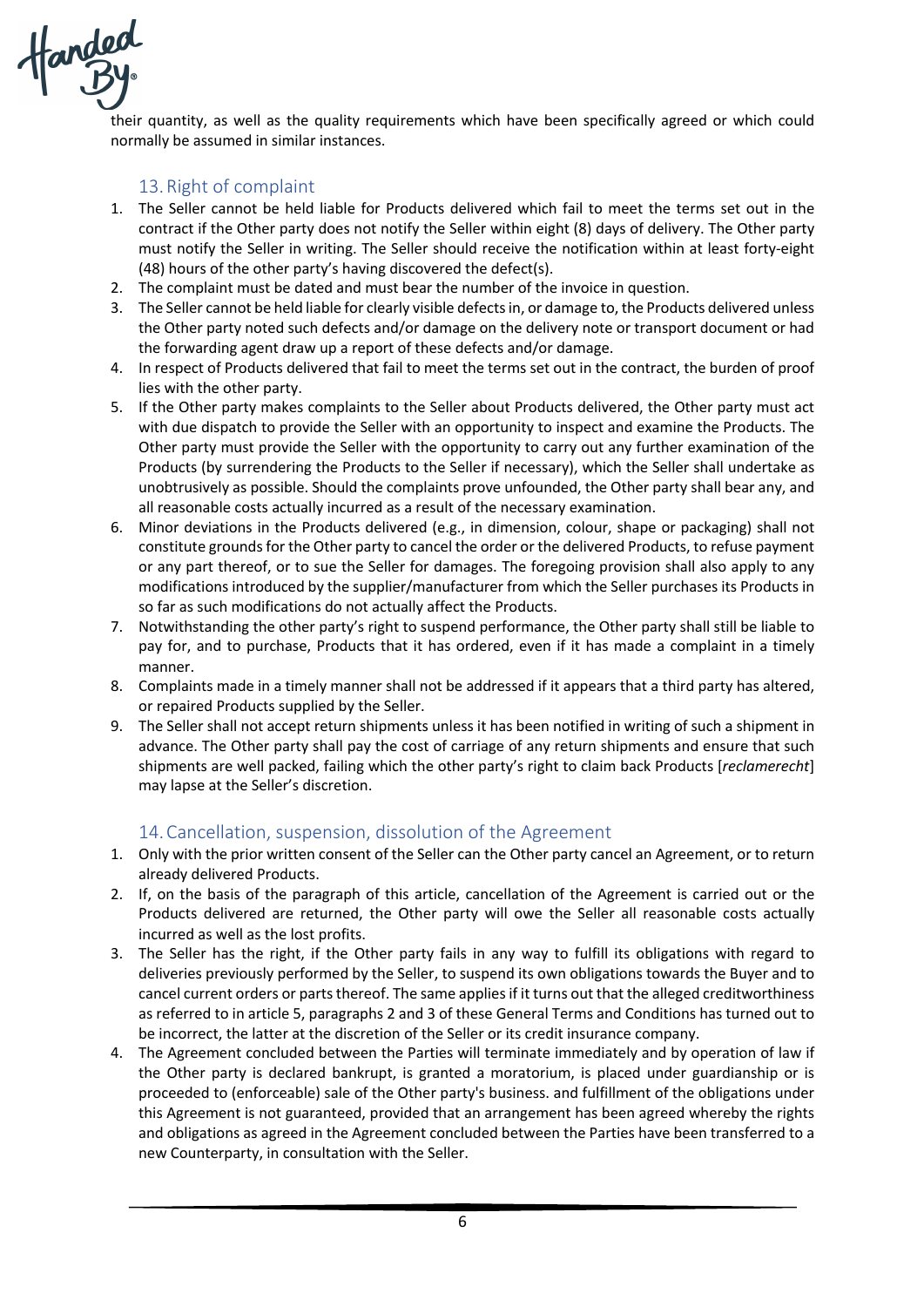

## 15. Intellectual property law

- 1. All images, texts, videos or sound materials posted by the Seller on the website are the property of the Seller.
- 2. The Seller remains the owner of the intellectual property rights such as copyright and/or design law with regard to images, drawings, designs, models, accounts, calculations and further descriptions including catalogues or prospectuses relating to the delivered Products.
- 3. Under the Copyright Act, it is not permitted to distribute or reproduce these works without the express and written permission of the Seller.
- 4. If a work is distributed or reproduced without explicit and written permission, Seller will issue a penalty in the form of a fine amounting to the lost profit/financial damage suffered.

## 16. Force majeure

- 1. The Seller is not liable for damage resulting from circumstances that could not have been foreseen for the Seller at the time of entering into the Agreement. Such circumstances include: lack of raw materials, factory failure of any kind, strike, exclusion of or lack of workers, quarantine, epidemics, pandemics, natural disasters, mobilization, martial law, state of war or war, traffic inhibition in railways or lack of means of transport, traffic blockades, illness regardless of the reason or cause thereof, the carrier cannot deliver or other unforeseen circumstances that were not known at the time of entering into the Agreement.
- 2. The Seller has the right to suspend or dissolve the performance of the Agreement in the event of force majeure. This does not entitle you to the refund of funds.
- 3. If the Seller later executes a temporarily suspended part of the Agreement, the Other party shall owe the entire agreed consideration without any form of discount.

## 17.Conformity and warranty

- 1. The Seller guarantees that the Products comply with the Agreement, the specifications stated in the offer, the reasonable requirements of soundness and/or usability and the legal provisions existing on the date of the conclusion of the agreement.
- 2. All Delivered Products through the Seller are subject to a warranty period of two (2) years.
- 3. The Other party can only claim a guarantee if it has the proof of purchase in its possession.
- 4. The Other party cannot make a claim under the guarantee if:
	- The Other party has processed and/or repaired the delivered Products itself or had them repaired and/or processed by third parties;
	- Does not have proof of purchase in possession.

#### 18. Statutory interest/extrajudicial costs

- 1. In the event of late payment of the amount due, the Seller has the power to pay the statutory interest ex. 6:119 of the Dutch Civil Code, calculated from the Day of entry of the default.
- 2. The extra-marital expenses incurred by a party to enforce payment of a debt may be charged to the inadequacies.

## 19. Liability

- 1. Any liability, both contractual and extra-contractual, (except liability as a result of intent or gross negligence) of the Seller and - if it should arise its directors and employees, is limited to the amount paid at the time of purchase of the Product.
- 2. If the Seller should be liable, this liability is limited to what is regulated in this provision.
- 3. If the Seller should be liable, this liability is limited to the amount stipulated in the Seller's professional and/or company liability insurance.
- 4. In the event that the Seller has been provided with a guarantee, the latter will be accepted liability insofar as this result from the warranty.
- 5. Seller's liability is at all times limited to an amount corresponding to 100% of the invoice amount.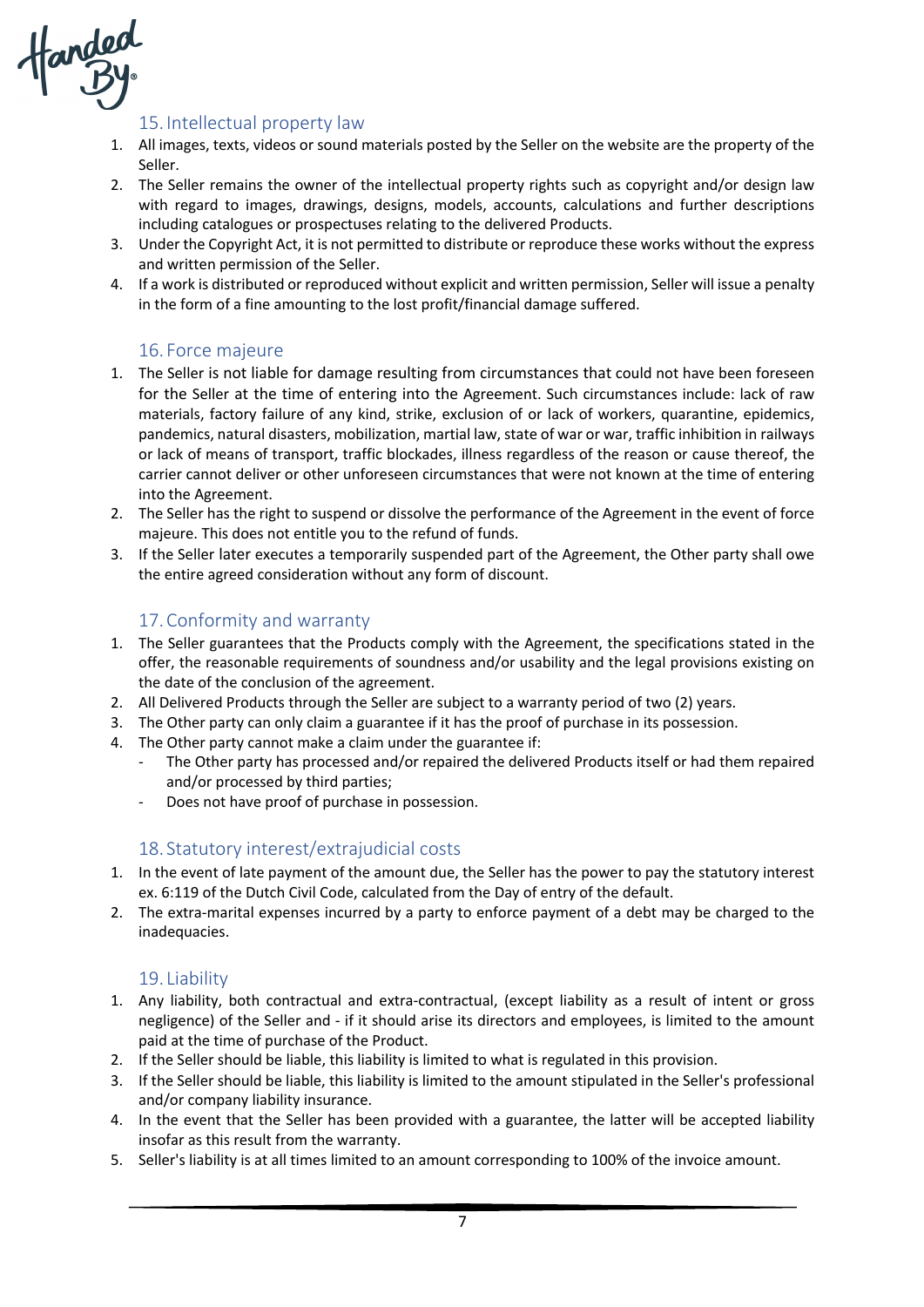

- The Seller is not liable for damage of any kind caused by the Seller based on incorrect and/or incomplete data provided by or on behalf of the Other party.
- 7. Seller is only liable for direct damage.
- 8. Direct damage is only understood to mean the reasonable costs to determine the cause and extent of the damage, insofar as the determination relates to damage within the meaning of these terms and conditions, any reasonable costs incurred to ensure that the defective performance of the Seller complies with the Agreement, insofar as these can be attributed to the Seller and reasonable costs , made to prevent or limit damage, insofar as the Other party demonstrates that these costs have led to limitation of direct damage as referred to in these General Terms and Conditions.
- 9. Seller is never liable for indirect damage.
- 10. Under no circumstances is the Seller liable for any guarantees and securities given by third parties or (personnel of) the Seller.
- 11. The limitations of liability included in this article do not apply if the damage is due to intent or gross negligence on the part of the Seller.

## 20. Retention of title and pledge

- 1. The Seller shall retain ownership of all Products that it delivers to the Other party until such time as the purchase price of all such Products has been paid in full. The retention of title shall also apply to any amounts owed by the Other party which the Seller might obtain because of the other party's failure to meet one or more of its obligations to the Seller or any damages payable by the Other party to the Seller.
- 2. Products subject to the Seller's retention of title may be resold only in the context of the other party's normal business activities.
- 3. If the Other party fails to meet its obligations to the Seller, or if there is a cause for concern that the Other party will fail to meet such obligations, the Seller is entitled to collect, or to have collected on its behalf, Products delivered which are subject to the retention of title from the Other party or from any third parties charged with retaining the Products. The Other party must cooperate fully with the Seller to this end, failing which the Other party shall forfeit a penalty to the Seller of ten (10) per cent of the amount due for each day (whereby part of a day shall constitute a single day) that the Other party fails to cooperate, without prejudice to the other party's obligation to surrender the Products in question.
- 4. In the event that third parties wish to establish or exercise rights in respect of Products subject to the Seller's retention of title, the Other party must notify the Seller immediately and inform the third parties of the Seller's retention of title.
- 5. Within reasonable limits, the Other party must cooperate with any measures that the Seller wishes to take to protect its proprietary right in respect of the Products.
- 6. As long as the Other party still has an obligation to pay the Seller, all Products located on the other party's premises originating from the Seller shall constitute the Seller's property in accordance with the retention of title embodied in the present Clause.
- 7. The Seller hereby reserves *nunc pro tunc* any Products delivered, which, having been purchased by the other party, have become the property of the Other party and which are still in the other party's possession, as pledges as referred to in Article 237, Book 3 of the Dutch Civil Code [*Burgerlijk Wetboek*] as additional security for claims – other than those enumerated in Article 92(2), Book 3 of the Dutch Civil Code – which the Seller may, for whatever reason, have against the other party. At the Seller's first demand, the Other party shall cooperate in effecting registration of the pledge.

## 21. Incoterms

All trade names, expressions and abbreviations in Agreements or correspondence relating thereto must be construed in accordance with the meaning given to them in the most recent publication of "Incoterms" by the International Chamber of Commerce in Paris. A Publication can be obtained from: ICC Nederland, PO Box 95309, 2509 CH The Hague.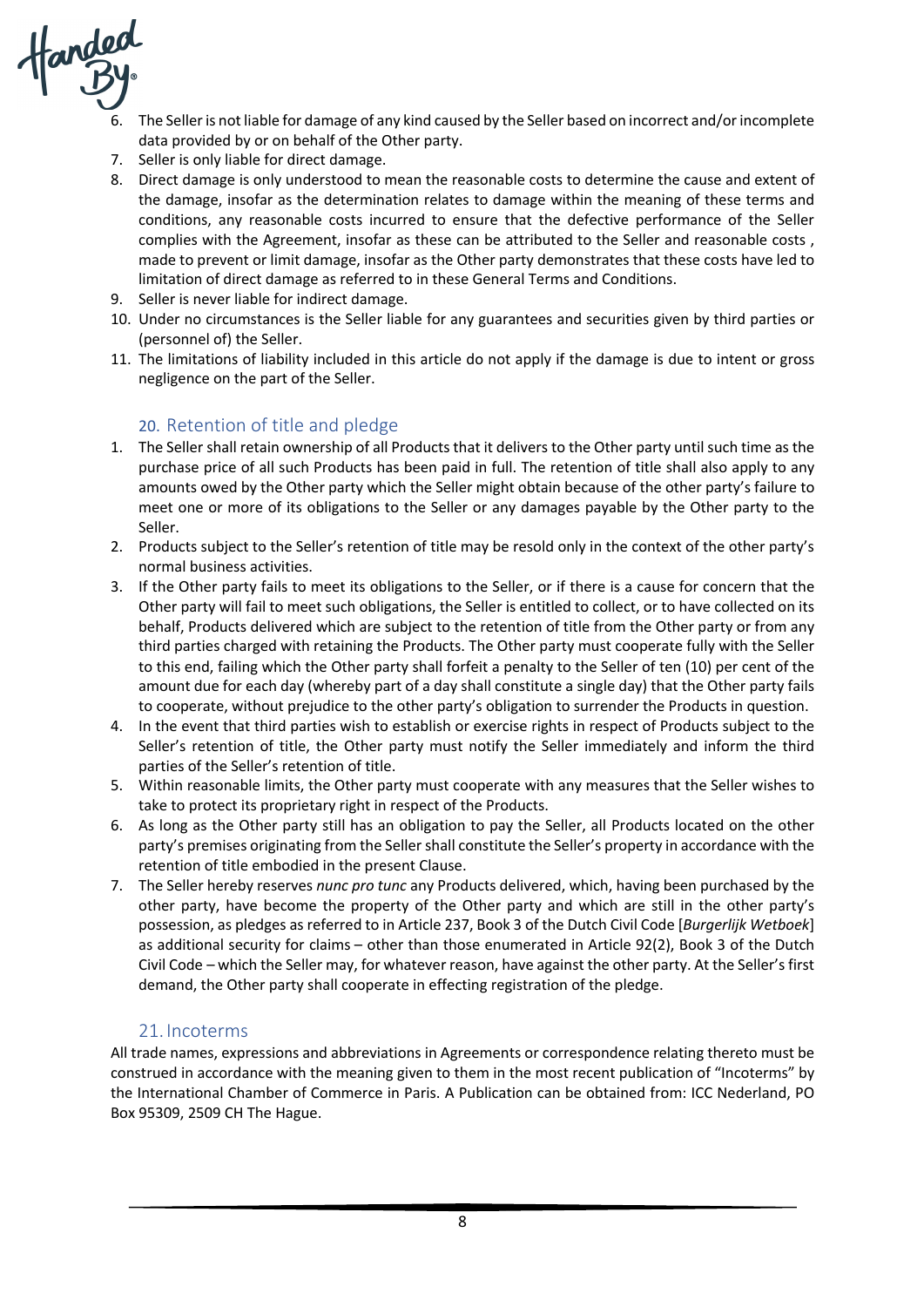

## 22. Policy on Complaints

- 1. The Other party must report any form of complaints or comments within a reasonable period of time, after discovery of a defective Product. Complaints or comments can be made known to the Seller via e-mail.
- 2. The Other party is obliged to substantiate the complaint with photos by e-mail.
- 3. The Seller will contact you within 7 Days after publication of the complaint, to discuss the complaint and further steps to be taken.
- 4. Assessment of the form of work carried out for the repair of the defect is always on the part of the Seller.

#### 23. Privacy and Other party data

Seller at all times acts in accordance with the General Data Protection Regulation and/or related laws and regulations. For more information see our privacy policy.

#### 24.Conversion

If and insofar as on the grounds of reasonableness and fairness or the unreasonably onerous nature no appeal can be made to any provisions of the Agreement and General Terms and Conditions, the relevant provision will in any case have an equivalent meaning as far as possible in terms of content and scope so that an appeal can be made.

## 25.Aftereffect

If it is expressly or tacitly intended that provisions in these General Terms and Conditions remain in force, they will remain in force after termination of the Agreement between the Parties.

#### 26.Conflicting clauses

If the General Terms and Conditions and the Agreement contain conflicting provisions, the provisions as set out in the Agreement concluded between the Parties shall apply. This only applies if it contains an explicit order confirmation. In any other case, the provisions, as set out in these General Terms and Conditions apply.

#### 27.Governing law

Dutch law applies to all Agreements between Other party and Seller, as well as these General Terms and Conditions.

## 28.Choice of forum

The District Court of Midden-Nederland, location Utrecht (Chamber of Civil Affairs/Canton) has jurisdiction to hear disputes. Nevertheless, Seller has the right to submit the dispute to the court competent under the law.

#### 29.Amendment of the general terms and conditions

Taking into account the possible evolutions of the website and the working method of the Seller, Seller reserves the possibility to modify or change these General Terms and Conditions at any time. In that case, the new General Terms and Conditions will be communicated to the Other party by modification and will apply to any Agreement that is realized after the change.

#### 30. Final provision

In all cases where these General Terms and Conditions do not provide, the Agreement will be interpreted in the light of these General Terms and Conditions and in reasonableness and fairness.